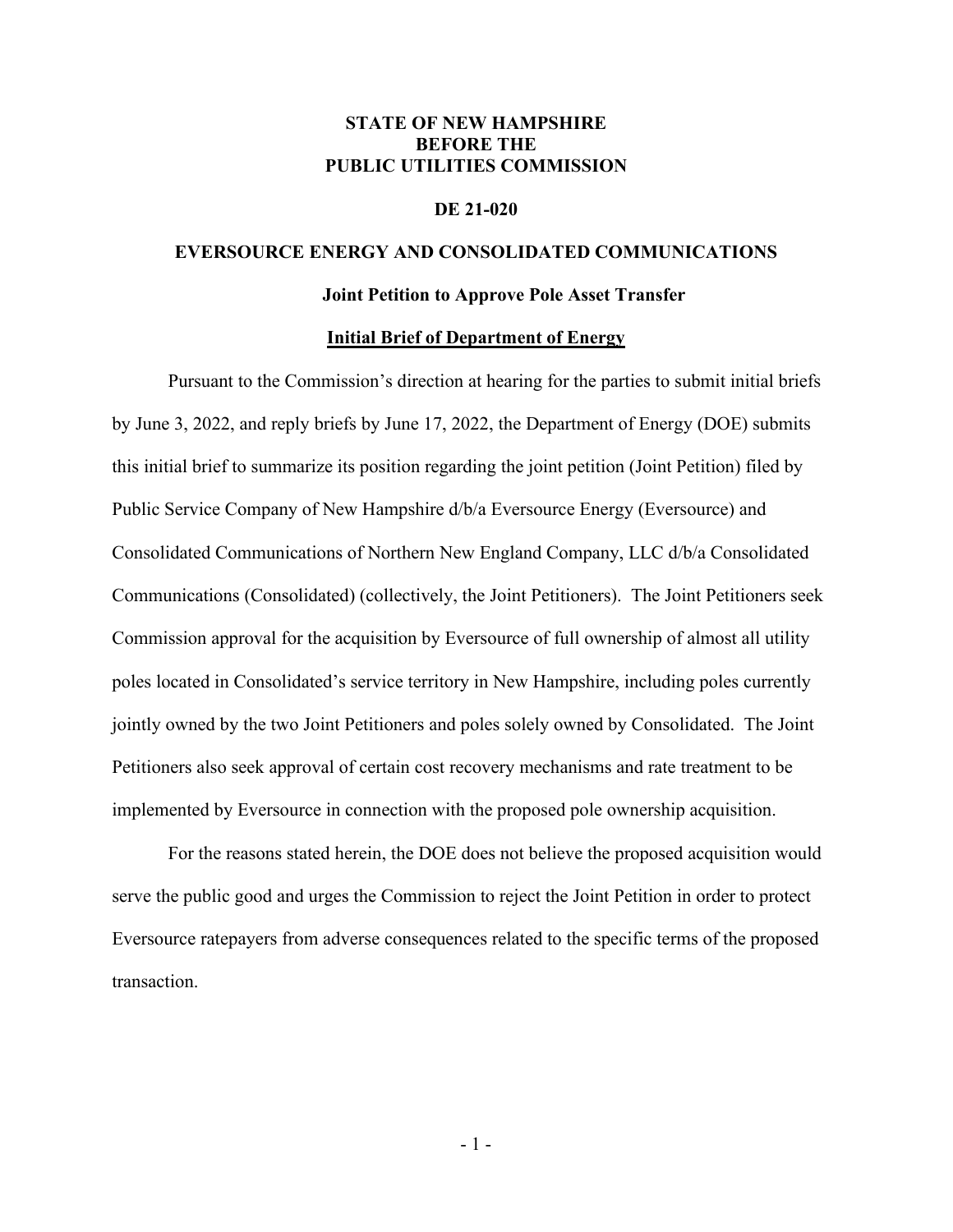## **1. Applicable Legal Standard for Approval**

The Joint Petitioners' proposed transaction would involve the transfer of partial or full ownership of utility assets from one public utility to another, and thus comes within the purview of RSA 374:30, I. That statutory paragraph provides as follows:

Any public utility may transfer or lease its franchise, works or system, or any part of such franchise, works, or system, exercised or located in this state, or contract for the operation of its works and system located in this state, when the commission shall find that it will be for the public good and shall make an order assenting thereto, but not otherwise, except that commission approval shall not be required for any such transfer, lease, or contract by an excepted local exchange carrier. The commission may, by general order, authorize a public utility to transfer to another public utility a part interest in poles and their appurtenances for the purpose of joint use by such public utilities.

The "public good" standard "is analogous to the 'public interest' standard . . . applied and interpreted by the Commission and by the New Hampshire Supreme Court." *See Consumers New Hampshire Water Company,* 82 NH PUC 814, 817-818 (1997). In acquisition cases, the Commission has applied a "no net harm" test rather than a "net benefits" test in determining whether the relevant standard has been met. *Id.* (citing *In re Eastern Utility Associates, Inc.,* 76 NH PUC 236, 252-253 (1991)). That test "requires a finding that a transaction is one not forbidden by law and is reasonably permitted under all the circumstances of the case," and that "based upon the totality of the circumstances there is no net harm to the public as the result of the transaction." *Id.* (quoting *Pennichuck Water Works, Inc.,* 77 NH PUC 708, 713 (1992)).

The DOE does not oppose electric utility acquisition, ownership, and maintenance of utility poles. Indeed, the DOE recognizes there may be significant benefits resulting from any such acquisition, in terms of emergency response, service restoration, and regular maintenance, all of which would serve to enhance system reliability. The DOE notes, however, that the Joint Petitioners have not been able to quantify those benefits. *See* Hearing Transcript March 15, 2022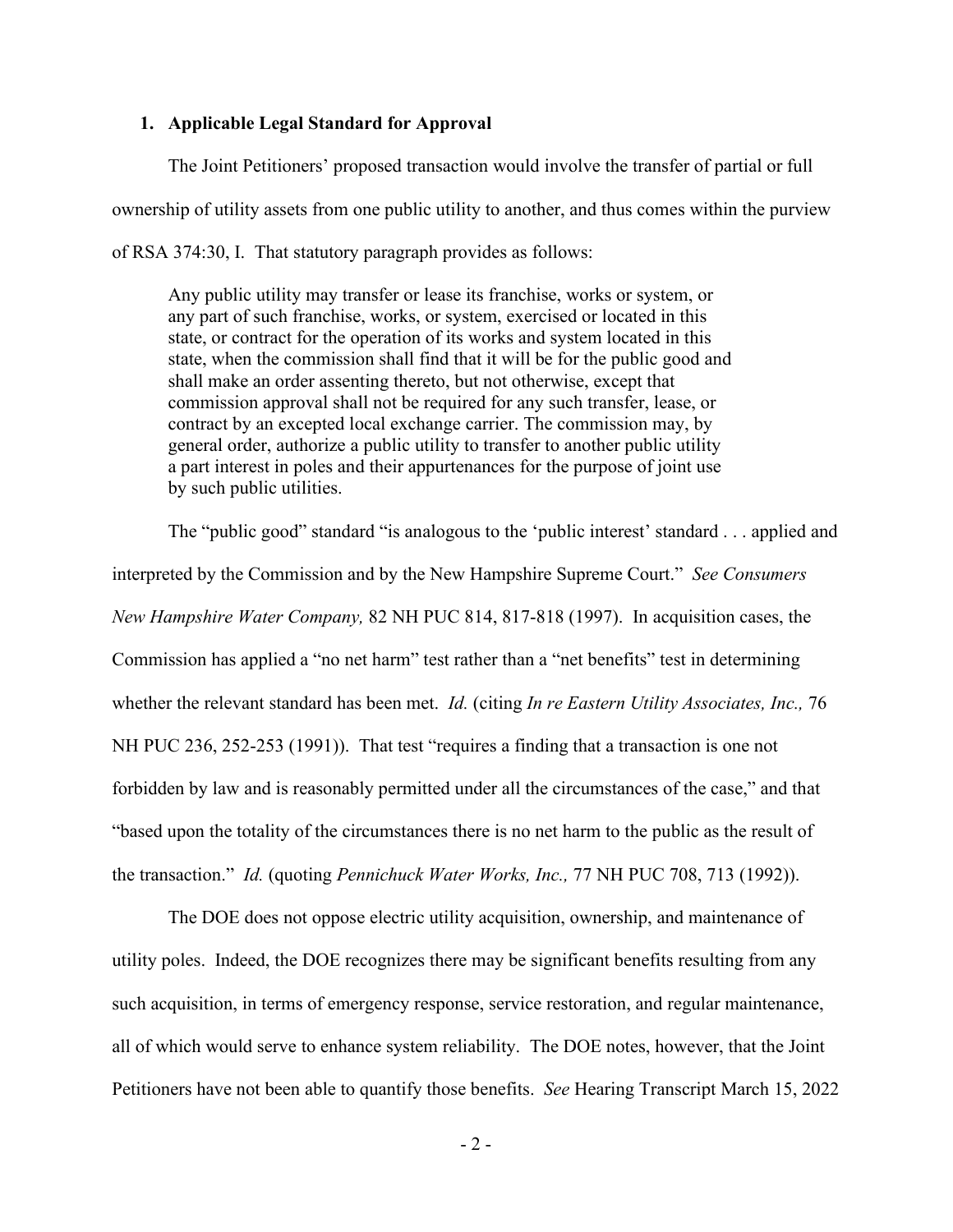(Tr. Day 1) at 105-109. It is rather the specific terms of the proposed transaction that make it unreasonable and inconsistent with the public good, in particular with respect to the gross and net purchase prices for the poles to be transferred and the parties' settlement of unpaid vegetation management expenses and other claims between them.

#### **2. Purchase Price and Asset Condition Adjustment**

With respect to the purchase price, witnesses have testified that the gross purchase price is too high and that the proposed adjustment for failed poles may be too low. In particular, DOE witness Eckberg and NECTA witness Kravtin both testified that the gross purchase price should be based on the net book value to Consolidated, with reference to the information set forth in Consolidated's updated "ARMIS" report. *See* Exhibit 22 at Bates 6-7 and 19; Exhibit 39 at Bates 12-14; Exhibit 72 at Bates 1-2. The Joint Petitioners conceded at hearing that the proposed pole asset purchase price was a negotiated amount that did not reflect either utility's net book value. *See* Tr. Day 1 at 58. Accordingly, there is a significant lack of clarity as to how net book value should be determined and whether it is even the appropriate benchmark for determining the value of the poles for purposes of the proposed ownership transfer transaction.

As recently recognized by the Commission, the gross and net purchase prices are "key terms in evaluating the value (and thereby the cost) of this transaction to Eversource's ratepayers, as well considering the alternative of maintaining the status quo, in determining whether the transaction meets the public good standard under RSA 374:30." Order No. 26,631 at 8. The net purchase price will have a direct impact on Eversource's customers as it will establish the capital asset value of the poles for future rate recovery purposes, as well as potentially affecting third party attachment fee levels in the future. In that context, the Joint Petitioners have

- 3 -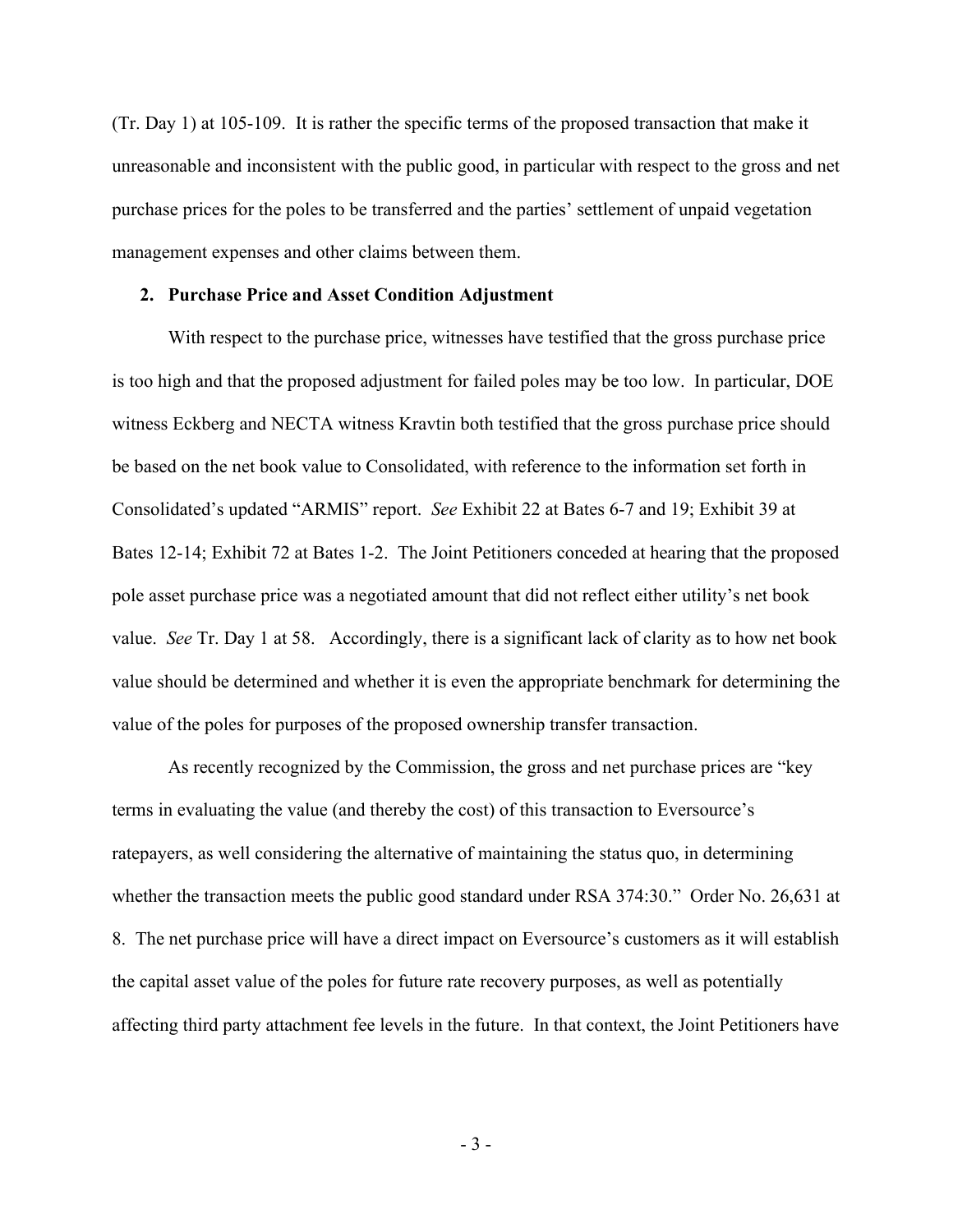failed to carry their burden to establish that their negotiated gross purchase price is correct or even reasonable.

The Joint Petitioners also provide for an adjustment to the gross purchase price in a specified amount to account for poles that failed inspection and require replacement. Exhibit 3 at Bates 2 (Settlement and Pole Asset Purchase Agreement Section 2.1). Witness testimony at hearing called into question whether the amount of that adjustment is sufficient. For example, Eversource witnesses conceded that the actual cost of replacing failed poles likely would exceed the adjustment amount included in the purchase agreement. *See* Tr. Day 1 at 109-114.

Under these circumstances, the DOE believes the Joint Petitioners have not carried their burden to demonstrate the reasonableness of either the gross or the net pole asset purchase price. And the purchase price will have a direct impact on Eversource's customers as it will establish the capital asset value of the poles for rate recovery purposes, as well as potentially affecting third party attachment fee levels in the future. Therefore, the proposed transaction cannot be found to "be in the public good," as required for approval under RSA 374:30, I.

#### **3. Vegetation Management Expense Settlement**

The Settlement and Pole Asset Purchase Agreement also includes a provision in Section 2.2 whereby Consolidated would be relieved of millions of dollars in vegetation management expenses for which it has been billed or could have been billed by Eversource, in exchange for a specified amount of money that is effectively treated as an offset to the net purchase price payment. Exhibit 3 at Bates 2. That provision is characterized by the Joint Petitioners as a "full and complete settlement and satisfaction" of any and all disputes between them, including those related to vegetation management expense amounts payable under their Joint Ownership/Use Agreement and related Intercompany Operating Procedures. *Id.*

- 4 -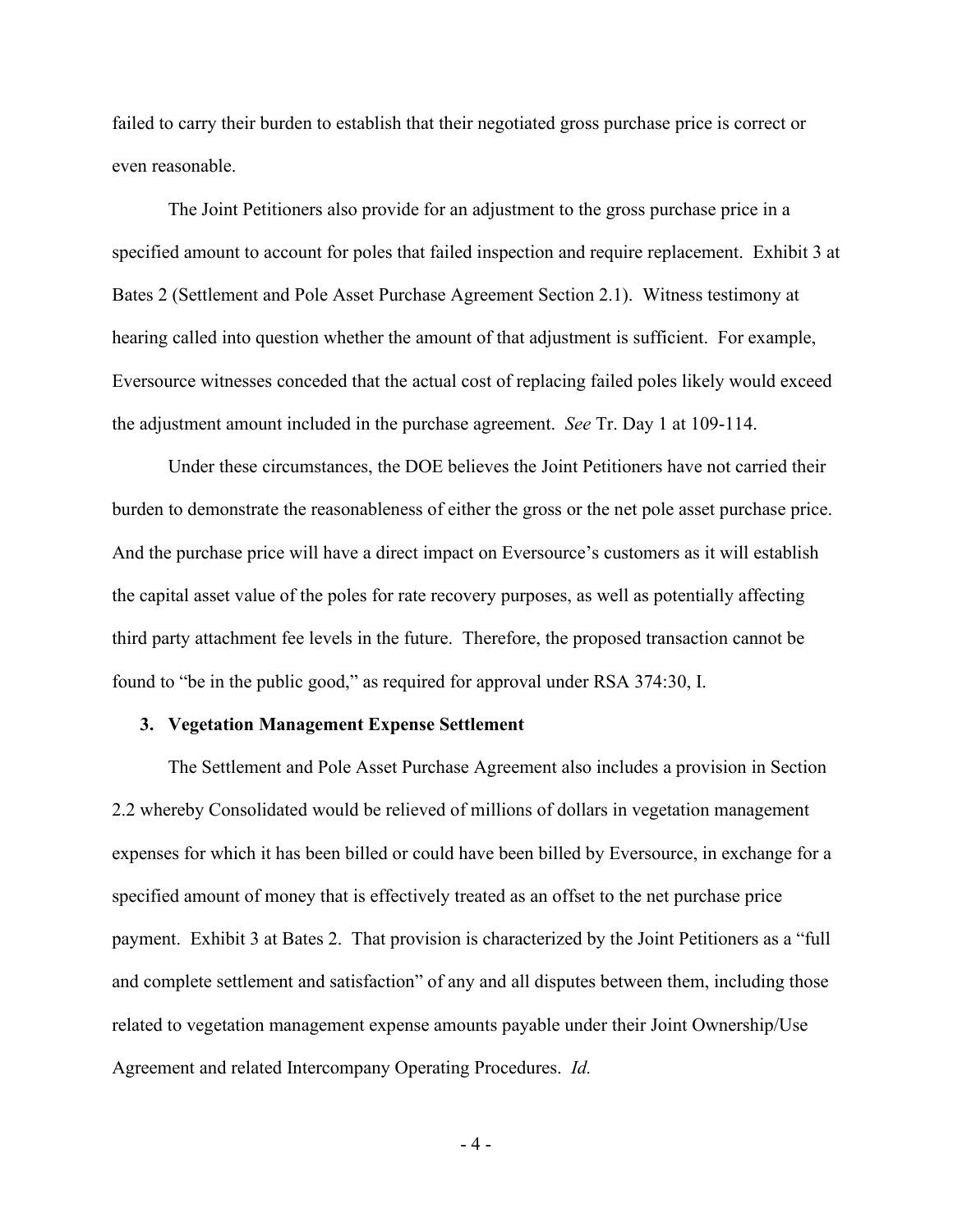But the nature and validity of any such disputes have not been explained by the Joint Petitioners in any way that would permit the Commission to determine that the settlement amount is just and reasonable. *See* Tr. Day 1 at 91, 99-101. The amount of vegetation management expenses that would have been paid by Consolidated, in the absence of the settlement provision, from 2021 through the transfer of pole asset ownership is estimated to be approximately \$8.3 million for 2021 plus additional accrued but unpaid amounts for 2022 through the date of closing of the transaction, if it occurs. *See* Exhibit 68 (showing total actual expenses for 2019 through 2021); Hearing Transcript May 10, 2022 (Tr. Day 2) at 28-30. And Eversource has made clear it will seek to recover from its ratepayers the full amount of any expenditures it has made for vegetation management from January 2021 through the date of closing, if it occurs, that Consolidated will not pay for as a result of the settlement terms. Tr. Day 2 at 28-30.

In effect, Eversource customers would be asked to pay a substantial amount for expenses that Consolidated was obligated to pay, but did not pay and will not have to pay as a result of the proposed settlement terms. The settlement provision embedded in the proposed transaction therefore would have a significant adverse impact on Eversource's customers. Once again, the Joint Petitioners have not carried their burden to show that the proposed transaction meets the "public good" standard under RSA 374:30, I.

### **4. Conclusion**

For the reasons set forth above, the Joint Petitioners have failed to demonstrate that the proposed pole asset purchase transaction would be in the public good. While it may be a good deal for Consolidated, a largely unregulated public utility, it is not a good deal for the customers of Eversource, a fully regulated public utility. And it is those electric utility customers who will

- 5 -